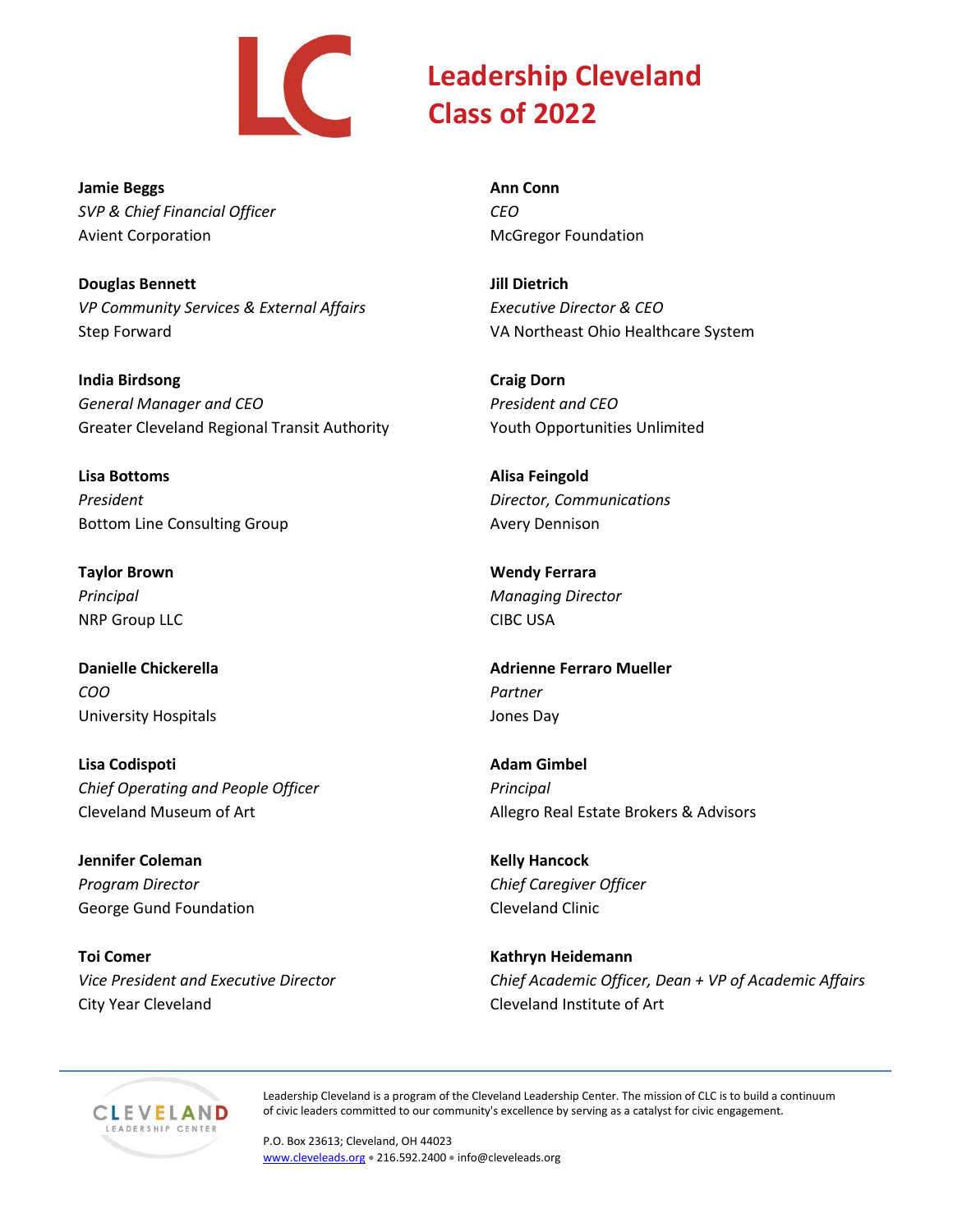

**Atunyese Herron**

*Chief Operations Officer* East End Neighborhood House, Inc.

**Heather Holmes** *VP, Marketing & PR* Downtown Cleveland Alliance

**Daniel Hopgood** *SVP, Controller and Chief Accounting Officer* Eaton Corporation

**Shenise Johnson Thomas** *Chief of External Relations and Development* Cleveland Public Library

**Claude Jones** *President/CEO and Chief Medical Officer* Care Alliance Health Center

**Brian Kelly** *Chair, Labor and Employment Practice Group* Frantz Ward LLP

**Rick Kemm** *Executive Director* May Dugan Center

**Michael Klein** *Partner* Ciuni & Panichi, Inc.

**Brian LeRoy** *Chief Data Officer* FIT Technologies

**Daniel Lettenberger-Klein** *Chief Executive Officer* Stella Maris Inc.

**Tim Linville** *CEO* Construction Employers Association

**Christie Manning** *Senior Program Director* Saint Luke's Foundation

**JaNice Marshall** *Vice President, Access & Community Connections* Cuyahoga Community College

**Craig Martin** *Chief Growth Officer* The Adcom Group, Inc.

**Angela McDonald-Fisher** *Vice-President, Chief Counsel* Eaton Corporation

**Mike McIntyre** *Executive Editor* Ideastream Public Media

**Tania Menesse** *President & CEO* Cleveland Neighborhood Progress

**Tom Mlakar** *Deputy Director for Advocacy* The Legal Aid Society of Cleveland



Leadership Cleveland is a program of the Cleveland Leadership Center. The mission of CLC is to build a continuum of civic leaders committed to our community's excellence by serving as a catalyst for civic engagement.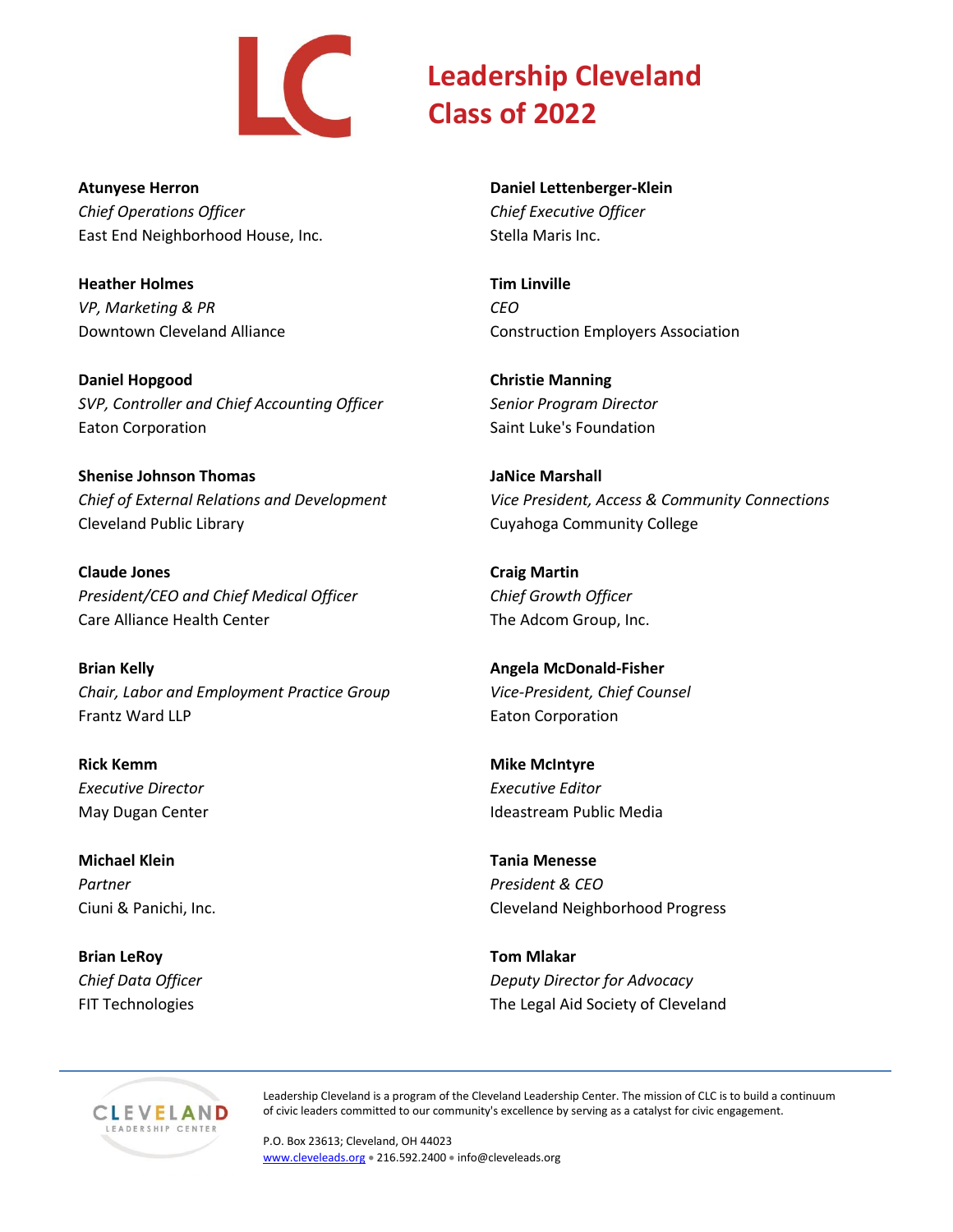

**Matt Morelli** *SVP - Strategic Initiatives* CBIZ, Inc

**Gregg Muresan** *Cleveland Office Managing Partner, PwC Private Midwest Leader* PwC

**Bernard J. Owens** *Dean* Trinity Cathedral

**Jennifer Palmieri** *Chief People Officer* Westfield

**Mark Panzica** *Executive Vice President* Panzica Construction Company

**Jeremy Paris** *Principal* The Raben Group

**J. Michael Pressimone** *President* Notre Dame College

**Kathryn Purcell** *President* Saint Joseph Academy

**LaRese Purnell** *Managing Partner* CLE Consulting Firm **Ilana Hoffer Skoff** *Executive Director* Milestones Autism Resources

**James Smith** *Shareholder* Littler Mendelson

**Robert Solomon** *Vice President, Office for Inclusion, Diversity and Equal Opportunity* Case Western Reserve University

**Grady Stevenson** *Executive Director, Community Relations Board* City of Cleveland

**Mark Stovsky** *Chief Medical Officer* Cleveland Diagnostics, Inc.

**Stephen Strayer** *Senior Vice President/Market Director, Institutional Asset Management* PNC Bank

**Mark Swaim-Fox** *Executive Director - Cleveland Region* Facing History & Ourselves

**Karen Thompson** *Chief of Staff* Cleveland Metropolitan School District

M**ichael Tobin** *Vice President - Communications, Government & Community Relations* The MetroHealth System



Leadership Cleveland is a program of the Cleveland Leadership Center. The mission of CLC is to build a continuum of civic leaders committed to our community's excellence by serving as a catalyst for civic engagement.